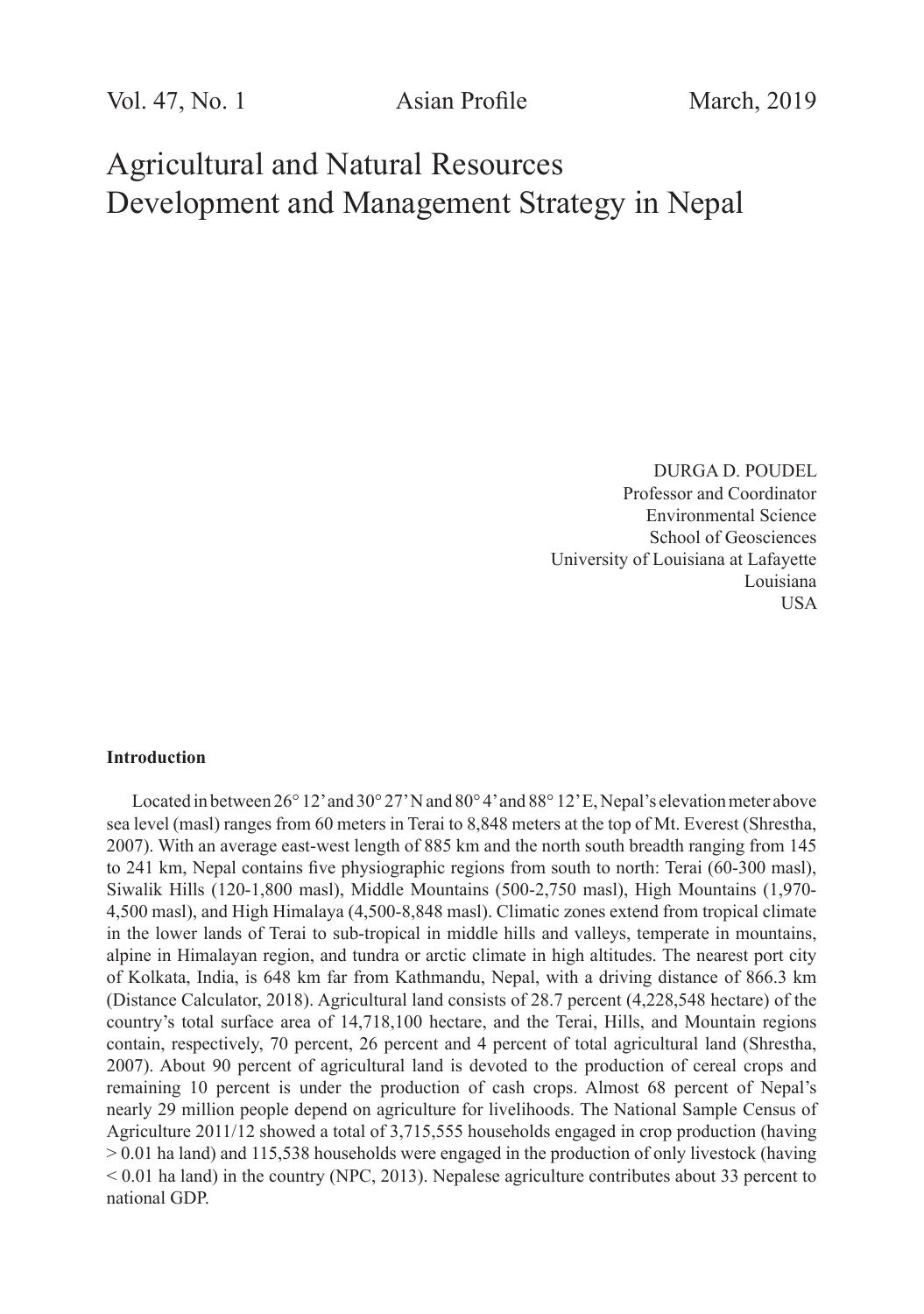Despite nearly seven decades of governmental efforts on agricultural development, Nepalese agriculture is currently experiencing a serious downward spiral. Past agricultural initiatives such as land reforms, investment on irrigation projects and agricultural roads, establishment of agroindustries, subsidized fertilizers and credit facilities to the producers; investment on agricultural research, education and extension; and the promotion of agricultural exports were expected to result in food self-sufficiency, economic growth, and overall development of the nation; but, Nepal is currently undergoing through serious food deficits, malnutrition, and increasing dependence on foreign countries for agricultural products. In Nepal, 25 percent population is below the poverty line, 36 percent of children are suffering from stunting, 10 percemt from mass wasting, and 53 percent from anemia (NDHS, 2011). Similarly, 41 percent of women of reproductive age are suffering from anemia, and 17 percent are suffering from long-term energy deficiencies.

According to the Ministry of Agricultural Development (MoAD) (2014), average productivity of fish, timber, paddy, vegetables, and buffalo milk production, respectively, were at 36 percent, 2.5 percent, 24.7 percent, 75.3 percent, and 45 percent. These statistics clearly indicate that there is a huge potential to increase agricultural productivity in Nepal. In order to increase agricultural productivity, timely availability of improved seeds and other agricultural inputs, access to sustainable technologies and practices, and presence of required infrastructure for agricultural development is necessary. Conversion of agricultural lands to other uses is another major problem in Nepal. The World Bank (2018) reports that there was 3,655,238 hectare of agricultural land in 1961, which increased to 4,221,045 hectare in 1981, and to 4,370,809 hectare in 2001. In 2015, total agricultural land area reduced to 4,228,548 hectare, which was less than 142,262 hectare as compared to 2001. There is a widespread degradation of agricultural lands due to soil erosion, compaction, depletion of plant nutrients, acidification, soil pollution, destruction of soil structure, loss of soil carbon, and decline on soil biodiversity. Land degradation is also occurring due to landslides, debris flow and deposition, sedimentation, river cutting, overgrazing, and deforestation.

In 2014/15, Nepal had a negative trade balance of Rs. 622.37 billion (of which 63.22 percent was with India and 14.21 percent was with China), and two top imports in 2014/15 included agricultural products (Rs. 137.12 billion) and petroleum products (Rs. 112.16 billion) (CBS, 2016). In agricultural imports, rice and paddy constituted Rs. 23.79 billion (684,130 MT) and maize Rs. 7.43 billion (290.993 MT), with more than 95 percent of rice and paddy and maize coming from India. Other agricultural products imported in 2014/15 included fat and edible oil (Rs. 22.51 billion); vegetables (Rs. 15.93 billion); fruits and nuts (Rs. 10.54 billion); animal fodder (10.02 billion); oil seeds (9.11 billion); coffee, tea and spices (Rs. 4.27 billion); and sugar and confectionery (Rs. 3.49 billion). During the same period, Nepal imported live animal worth Rs. 2.42 billion, dairy products Rs.2.15 billion, and fish Rs. 1.15 billion. Nepal's total outstanding public debt in 2015/16 was Rs. 627.8 billion.

Deforestation and forest degradation is a widespread natural resource problem in Nepal. Overharvesting of forests to meet firewood needs of local communities in rural areas is a persistent problem. Key drivers of deforestation and forest degradation in Chitwan-Annapurna Landscape, for example, include unsustainable harvest of forest products, infrastructural development, forest encroachment, agricultural expansion, forest fires, overgrazing, invasive plants, landslides and floods, stone mining, and recreation (WWF Nepal, 2013). Forest degradation affects wildlife habitat, biodiversity, biomass production, and hydrology. Although Community Forestry program is taken as a great success in Nepal, it still has several problems including implementation challenges, inconsistent policies, rules and regulations; lack of pro-poor programs, exclusion of ultra-poor people in management decision making, elite capture of the resources, and inequitable sharing of the benefits (Gurung et al., 2011). Nepal has been trying to implement Reducing Emissions from Deforestation and Forest Degradation (REDD+) program with a view of conservation, sustainable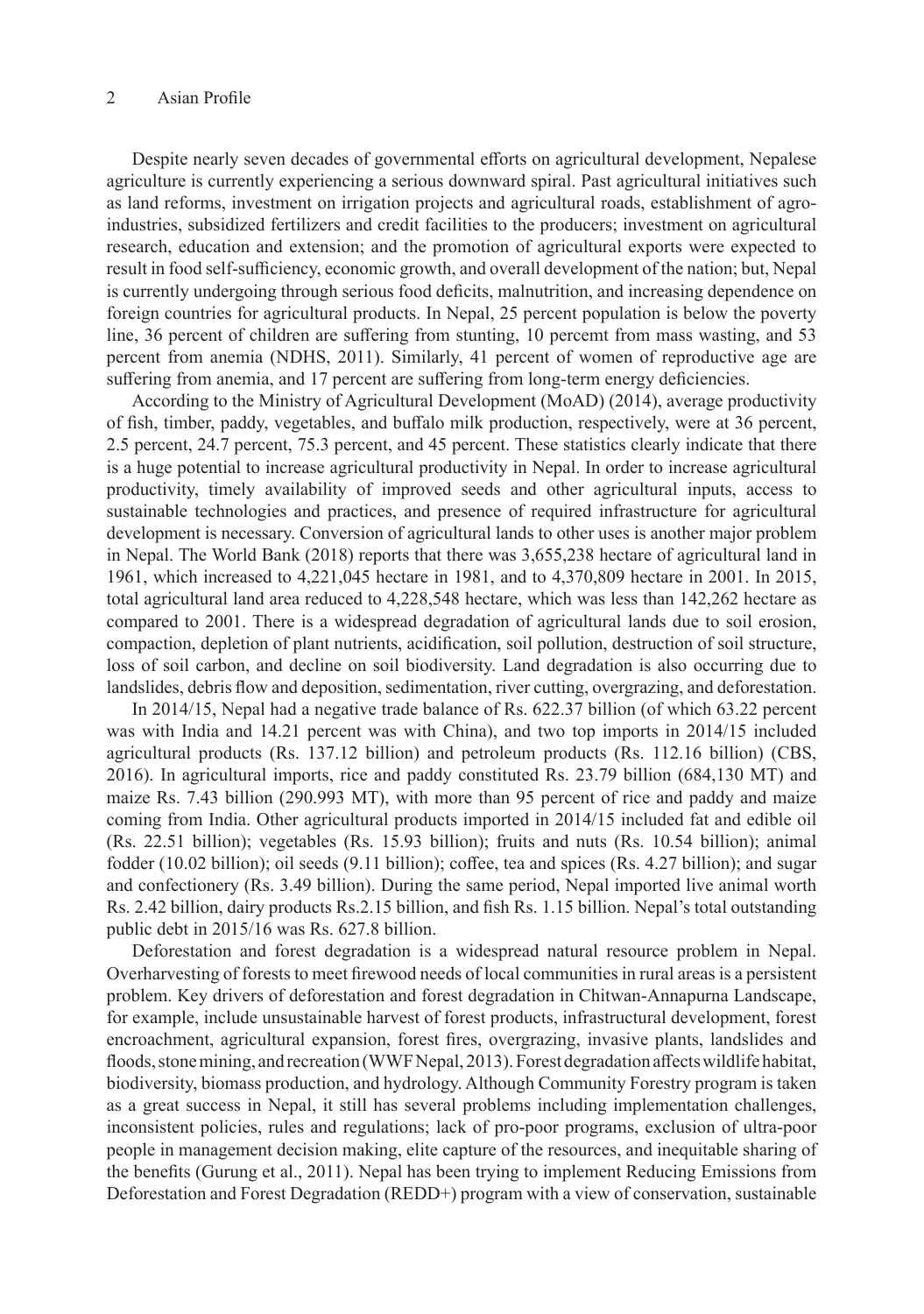forest management, and enhancement of forest carbon stocks. Major challenges identified for REDD+ implementation include confusion on tenure, weak governance, and high opportunity cost (Paudel et al., 2013). Similarly, Nepal is struggling with several national parks management challenges which include connectivity and corridors, landuse changes, deforestation, poaching, and park-people conflicts (Thapa, 2016). Overharvesting of medicinal and aromatic plants, garbage disposal, and lack of designated trekking areas constitute additional park management challenges in Nepal.

Nepal is highly affected by climate change impacts (Sharma, 2010; Devkota and Bhattarai, 2012). Climate change impacts are noticed as declining precipitation, increasing temperature, drying springs, extreme rain events, droughts, increasing risks of flash floods, decline in yield of agricultural crops, soil erosion and land degradation, and emerging diseases and parasites (Yang et al., 2014; Poudel, 2015; Poudel and Duex, 2017). The vulnerability of Nepalese society to climate change impacts remains very high due to low level of economic development, insufficient implementation of adaptation measures, and high dependence agriculture. Rapid climate change coupled with unsustainable developmental practices and strategies has called for urgent development of comprehensive national policies and programs gearing Nepal towards green economy for poverty reduction, climate change adaptation, and sustainable development (Karki, 2013).

#### **Agricultural and Natural Resources Developmental Initiatives**

The Government of Nepal started its involvement on agricultural development with the establishment of *Krishi Adda* in 1921, followed by the establishment of the Ministry of Agriculture in 1952. Some of the highly noteworthy initiatives during initial years of agricultural development include the formation of the Land Reform Commission in 1953, launching the First Five-Year Plan in 1956, promulgating the Land Reform Program in 1956, establishing the Institute of Agriculture and Animal Science (IAAS) in 1959 and Agriculture Development Bank in 1968 (Poudel, 2004). Development of agro-industries in sixties and seventies and launching several Integrated Rural Development Projects across the country in 1970s and 1980s include other important agricultural developmental initiatives taken by the Government of Nepal. Similarly, implementation of several irrigation projects, construction of agricultural roads, and establishment of Nepal Agricultural Research Council (NARC) in 1991 can be cited as additional praiseworthy initiatives for agricultural development in Nepal.

Nepal government launched 20-year Agriculture Perspective Plan (APP) 1995-2015 in 1997 aiming accelerated agricultural growth, poverty alleviation, improved standard of living, expanded employment opportunities, transformation of subsistence-based agriculture to commercialized agriculture, and overall economic growth (NPC, 1995). The APP followed the "Pocket Package Strategy" in which agricultural production pockets were to be identified and infrastructural development was to be followed for an increased agricultural production. The APP proposed increasing irrigated land from 45,900 hectare in 1994/95 to 1,126,000 hectare in 2014/15 with corresponding increase on fertilizer use from 101,000 mt in 1994/95 to 628,000 mt in 2014/15 (Basnet, 1999). However, results from APP were not satisfactory. Major reasons for poor performance of APP include, lack of targeting vulnerable people in rural areas, political instability, inability to cover whole country as a production base, lack of a lead agency for program implementation, dependence on imported technologies such as improved seeds, fertilizers, pesticides and farm equipment; targeting cities for food production rather than the rural masses, and lack of sustainable local food production practices (Cameron, 2009; MoAD, 2014).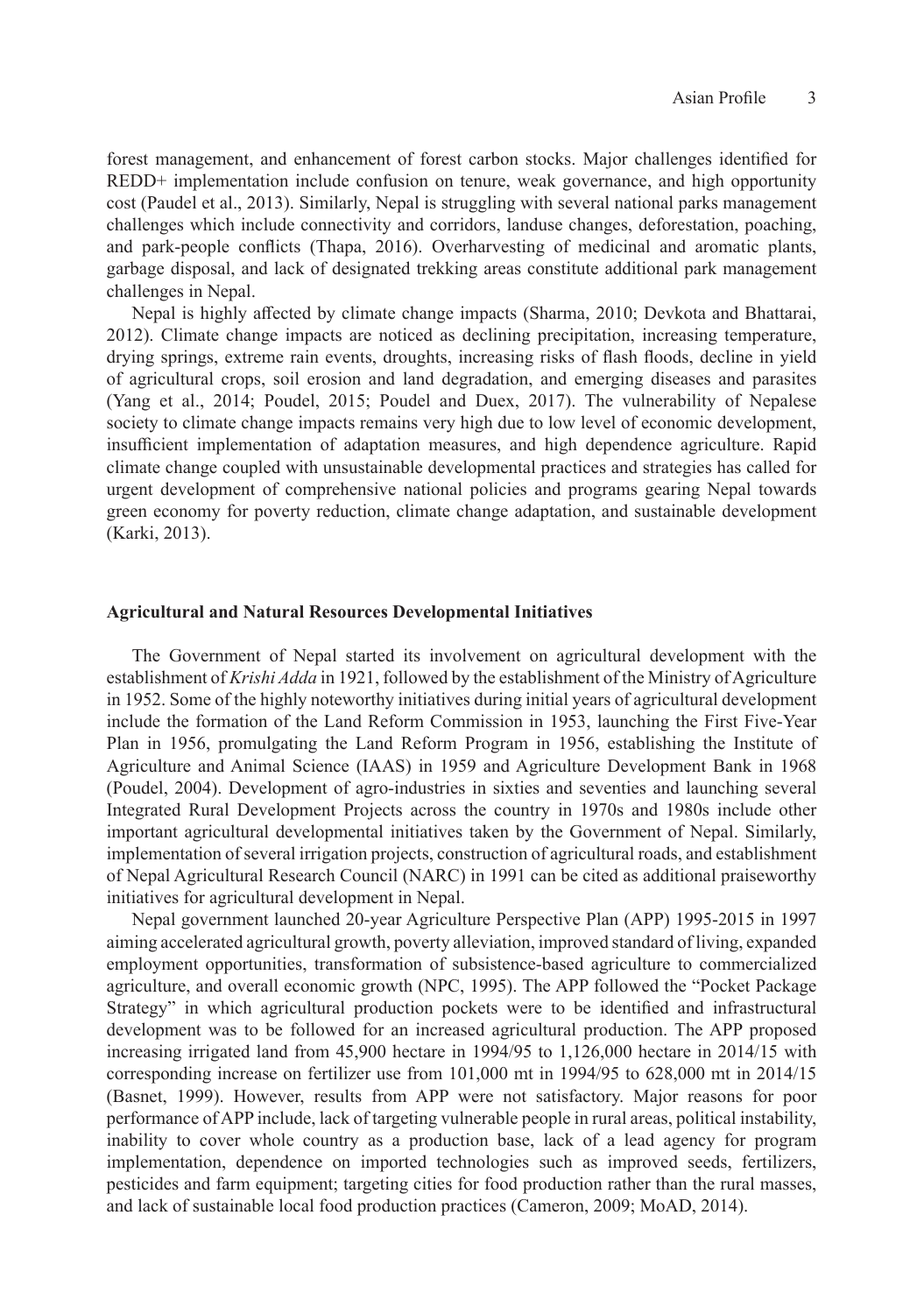The Government of Nepal recently launched Agriculture Development Strategy (ADS) 2015- 2035 envisioning the development of a self-reliant, competitive, and inclusive agriculture for food and nutrition security, livelihoods, food sovereignty, and economic growth (MoAD, 2014). The ADS serves as an umbrella program for agricultural development. Four flagship programs, in addition to several core programs, identified by ADS include: 1) Food and Nutrition Security Program; 2) Decentralized Science, Technology, and Education Program; 3) Value Chain Development Program; and 4) Innovation and Agro-entrepreneurship Program. Notable agricultural initiatives implemented under the umbrella of ADS include the Zero Hunger Challenge National Action Plan (2016-2025), the Prime Minister Agriculture Modernization Project (PM-AMP) (2016-2025), and the Multi-sector Nutrition Plan (MSNP) (2013-2023).

The Zero Hunger Challenge National Action Plan 2016-2025 (MoAD, 2016) is a major agricultural initiative that is developed in line with the Rio+20 Conference on Sustainable Development held in Brazil in 2012. The National Action Plan aims to make Nepal, where five million people are undernourished, 41 percent of children under five-year age are stunted, and 29 percent children under five are underweight, free from hunger and malnutrition by 2025. The five pillars of the Zero Hunger Challenge National Action Plan include: 1) 100 percent access to adequate food all year round, 2) zero stunted children less than two years, 3) all food systems are sustainable, 4) 100 percent increase in smallholder productivity and income, and 5) zero loss or waste of food. The National Action Plan puts emphasis on increased food production and productivity, increased investment in agriculture, development of physical infrastructure and agribusiness, increased employment opportunities, increased support for smallholder and landless population, and improved food governance. Total expenditures estimated for 10-year of the Zero Hunger Initiative is Rs. 242,500 million.

The Prime Minister Agriculture Modernization Project (PM-AMP) (2016-2025) is a flagship agricultural development initiative undertaken by the Government of Nepal (MoAD, 2017). The PM-AMP aims at achieving self-sufficiency in wheat and vegetables by 2017, paddy and potato by 2019, maize and fish by 2020, and fruits like bananas, papaya and litchi by 2021 (*Kathmandu Post*, March 13, 2017). The PM-AMP aims at developing specialized agricultural production areas as Super Zone (1000 hectare), Zone (500 hectare), Block (100 hectare), and Pocket (10 hectare), and allocating funds and providing services accordingly. The PM-AMP sets the target of developing number of Super Zone, Zone, Block, and Pocket from its first year as 7, 30, 150, and 2,100 to its  $10<sup>th</sup>$  year as 21, 300, 1,500, and 15,000, respectively. However, successful implementation of the program has become a challenging task primarily due to weak connection between producers and governmental agencies, lack of supporting legislations and policies, lack of manpower, and weak coordination among agencies that are responsible for project implementation.

In line with Millenium Development Goals (MDG), particularly stunting, Nepal Planning Commission launched Multi-sectoral Nutrition Plan (MSNP) 2013-2017 (2023) to address chronic malnutrition problem in Nepal. The MSNP aims at strengthening institutional framework and facilitate collaborations among different stakeholders particularly Ministry of Health and Population, Ministry of Education, Ministry of Federal Affairs and Local Development, Ministry of Urban Development, and Ministry of Agricultural Development. Along with reducing poverty level and ensuring food security and improving maternity child nutrition, the MSNP expects several outputs including update and incorporation of nutrition indicators in policies and plans, enhancing multi-sectoral coordination mechanism, improving maternal and child nutritional care, capacity-building, food availability and reducing diarrhoeal diseases and Acute Respiratory Infection (ARI) episodes among young mother, children and infants.

Multilateral and bilateral agricultural development projects, which are implemented through the Government of Nepal or directly by the multilateral and bilateral agencies, also keep high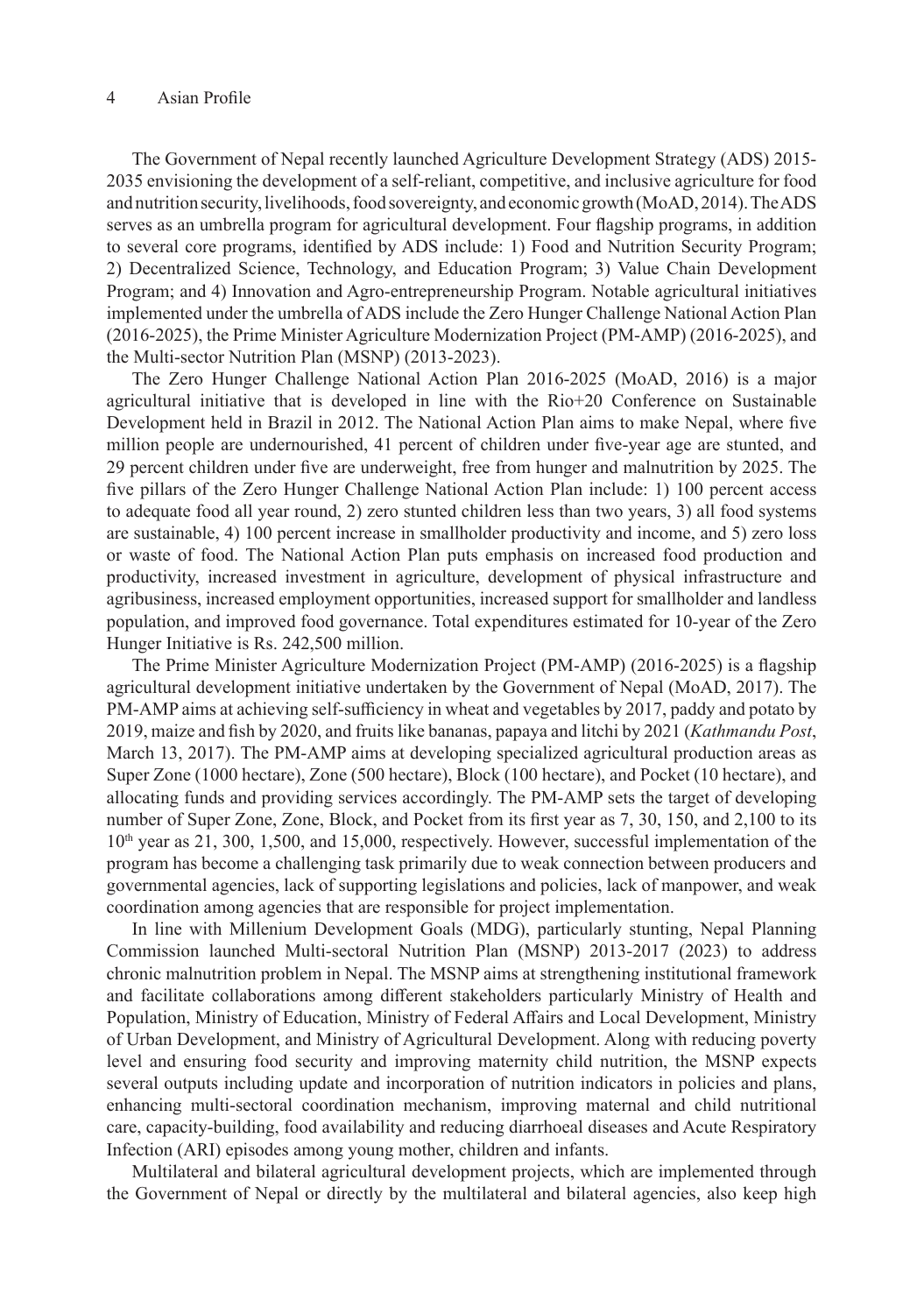significance in agricultural development of Nepal. Major multilateral and bilateral agricultural projects in Nepal are the Project for Agriculture Commercialization and Trade (PACT), 2009- 2018 (World Bank); the Raising Incomes of Small and Medium Farmers Project (RISMFP) (Asian Development Bank); the Knowledge-Based Integrated Sustainable Agriculture in Nepal (KISAN) project (USAID); the High Mountain Agribusiness and Livelihood Improvement (HIMALI) Project (Asian Development Bank); the Inclusive Growth Program in Nepal (UNNATI) (DANIDA); the Samarth-Nepal Market Development Program (Samarth-NMDP) (DFID); and the Sahaj-Nepal Agricultural Market Development Program (Sahaj-NAMDP) (SDC). Main developmental goals of these projects generally include, commercialization, poverty reduction, exports of agricultural commodities, physical infrastructural development, climate change adaptation, value chains, and agricultural market development.

Irrigation has received high priority in agricultural development since the beginning of political transformation 67 years ago, when the Government of Nepal created the Ministry of Agriculture for the first time in 1952 with two departments, Agriculture and Irrigation. Department of Irrigation is currently housed under the Ministry of Energy, Water Resources and Irrigation. Department of Irrigation currently oversees several irrigation projects across the nation including the four projects of national significance, the Sikta, Babai, Ranijamara Kulariya, and Bheri Babi Diversion (MoEN, 2018). Total irrigable land of Nepal is estimated as 2,178,000 hectare of which 1,091,000 hectare receive irrigation water from surface and ground water and from farmers' managed irrigation. An estimated 418,000 hectare agricultural land is with year-round irrigation. Rainfed agriculture predominates the hill and mountain regions. Nepal receives on average 200 cm of annual rainfall in the eastern region, 150 cm in the central region, and 100 cm in the western region (Shrestha, 2007). Amount of annual rainfall decrease from south to north. In a survey study, Dahal et al. (2000) reported almost one-half (48.2 percent) of the respondents suggesting irrigation as the top priority area for agricultural development in Nepal, followed by agricultural market (11.4 percent), quality fertilizers (10.4 percent), modern tools/equipment (9.4 percent), land ownership (7.6 percent), credit facilities (6.0 percent), removal of land ceiling (0.8 percent), and others (2.6 percent) with no responses (3.6 percent).

The Government of Nepal has undertaken many natural resources conservation, development and utilization initiatives. The scope of these initiatives span from field level to watershed, basin, and landscape levels. Some of these initiatives include, the Chure Conservation Program, National Biodiversity Strategy, *Hariyo Ban* Program, Wildlife Management Project, Adaptation for Smallholder in Hilly Areas Project, Agroforestry and Community Forestry, Climate Resilience of Watersheds, Watershed Management, Soil and Water Conservation, Kailash Sacred Landscape Conservation Initiative (KSLCI), Building Resilience to Climate Related Hazards (BRCH), and Community Based Flood and Glacial Lake Outburst Risk Reduction Project (CFGORRP) (MoFE, 2018; MoEN, 2019). Water resources management for irrigation, drinking water, industries, recreation, and agriculture constitute additional high priority natural resource management activities in the country.

Following the enactment of National Parks and Wildlife Conservation Act 1973, Nepal embarked on establishing national parks, wildlife reserves, and conservation areas for natural resources conservation and development and tourism promotion in the country. Subsequent acts and regulations include National Parks and Wildlife Conservation Regulations 1974, Wildlife Reserves Regulations 1978, and Buffer Zone Regulations 1996. Nepal has an excellent network of national parks, wildlife reserves, and conservation areas representing tropical, subtropical, temperate and alpine climatic conditions with a wide range of floras and faunas. Nepal currently hosts 20 protected areas (national parks, wildlife reserve, conservation areas, and hunting reserve). They include, Chitwan National Park (1973), Langtang National Park (1976), Rara National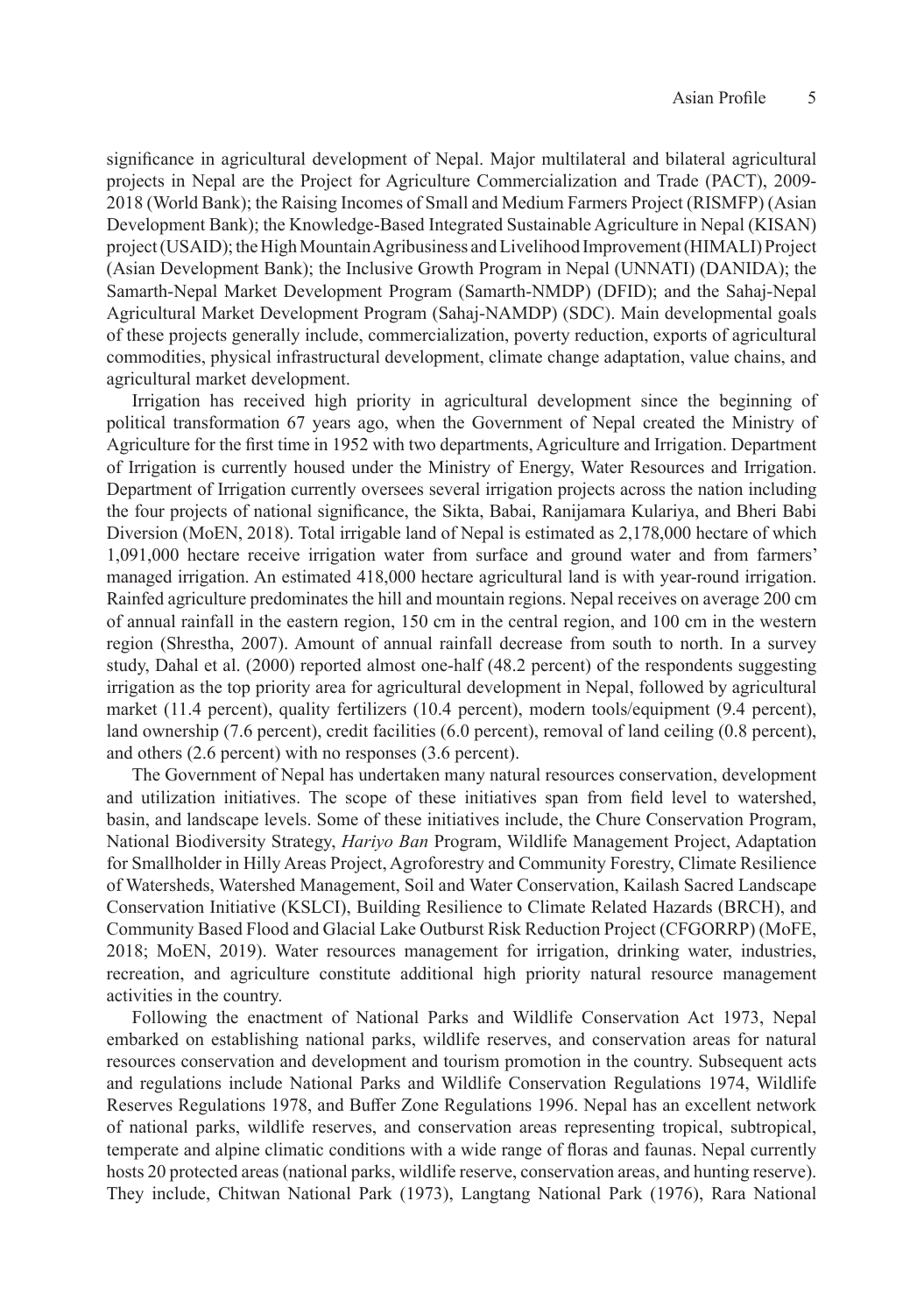Park (1976), Bardia National Park (1976), Shivapuri National Park (1976), Sagarmatha National Park (1976), Shuklaphanta Wildlife Reserve (1976), Koshitappu Wildlife Reserve (1976), Parsa Wildlife Reserve (1984), Khaptad National Park (1984), Shey Phoksundo National Park (1984), Annapurna Conservation Area (1985), Dhorpatan Hunting Reserve (1987), Makalu Barun National Park (1991), Kangchenjunga Conservation Area (1997), Manaslu Conservation Area (1998), Blackbuck Conservation Area (2009), Gaurishankar Conservation Area (2010), Banke National Park (2010), and Api Nampa Conservation Area (2010) (Shrestha, 2007; MoFE, 2018). Although protected areas in Nepal were established initially for the protection of wildlife, the scope of these areas now has broadened to the preservation of natural, cultural, historic, and scenic values of the nation (Lekhak and Lekhak, 2009).

## **Fundamental Challenges of Agriculture and Natural Resources Development**

Nepalese agriculture is highly diverse, labor intensive, small landholding size, and strongly linked with livestock, forest, and other natural resources. More than 40 percent of households operate less than 0.5 ha of land and 66 percent of households operate less than one ha of land (Acharya, 2005). There is an increasing engagement of women in Nepalese agriculture due to outmigration of young male workers. According to South Asia Alliance for Poverty Eradication (SAAPE) (2011), major causes of poor status of agriculture sector in Nepal include insufficient research, excessive control and regulations, inefficient public enterprises, inefficient investment portfolio, inefficient administration, and faulty planning process. Major challenges of agricultural development in Nepal include low productivity agriculture, traditional farming, fragmented agricultural land, lack of commercialization and industrialization, lack of agricultural infrastructures such as food storage facilities, collection centers, and agricultural roads, and lack of irrigation facilities (Samridhi, 2011). Similarly, major challenges in natural resources sector include fragmented and poorly coordinated programs, lack of appropriate laws and regulations, equitable distribution of benefits accruing from natural resources, tenancy issues, and lack of timely monitoring and evaluation. These issues, problems and challenges in agriculture and natural resources sectors can be tied together into five fundamental challenges as follows:

#### *Community Awareness*

While community awareness is fundamental to conservation and sustainable utilization of natural resources and agricultural development (Poudel, 2008), local communities at large exhibit low level of awareness with respect to their market opportunities, policies and regulations, soil and water conservation technologies, governmental programs, pesticide contamination, food safety, soil conditions, and animal health. As agricultural production closely links to natural resources such as forest, water, soils, crop varieties and climatic conditions, a holistic approach to agricultural and natural resources management is necessary for sustainable development. Understanding linkages between agricultural and natural resources, local communities, production practices, and governmental policies and programs is critical for overall development of agriculture and natural resources (Poudel, 2016). For sustainable agriculture and environmental quality, local communities should be sufficiently aware of agricultural and natural resources issues such as food security, pesticide residue and food safety, environmental pollution, market opportunities, water quantity and quality, forest degradation, climate change impacts, and livestock health. Therefore, there is a need for a coordinated effort from public media, governmental agencies, private sectors,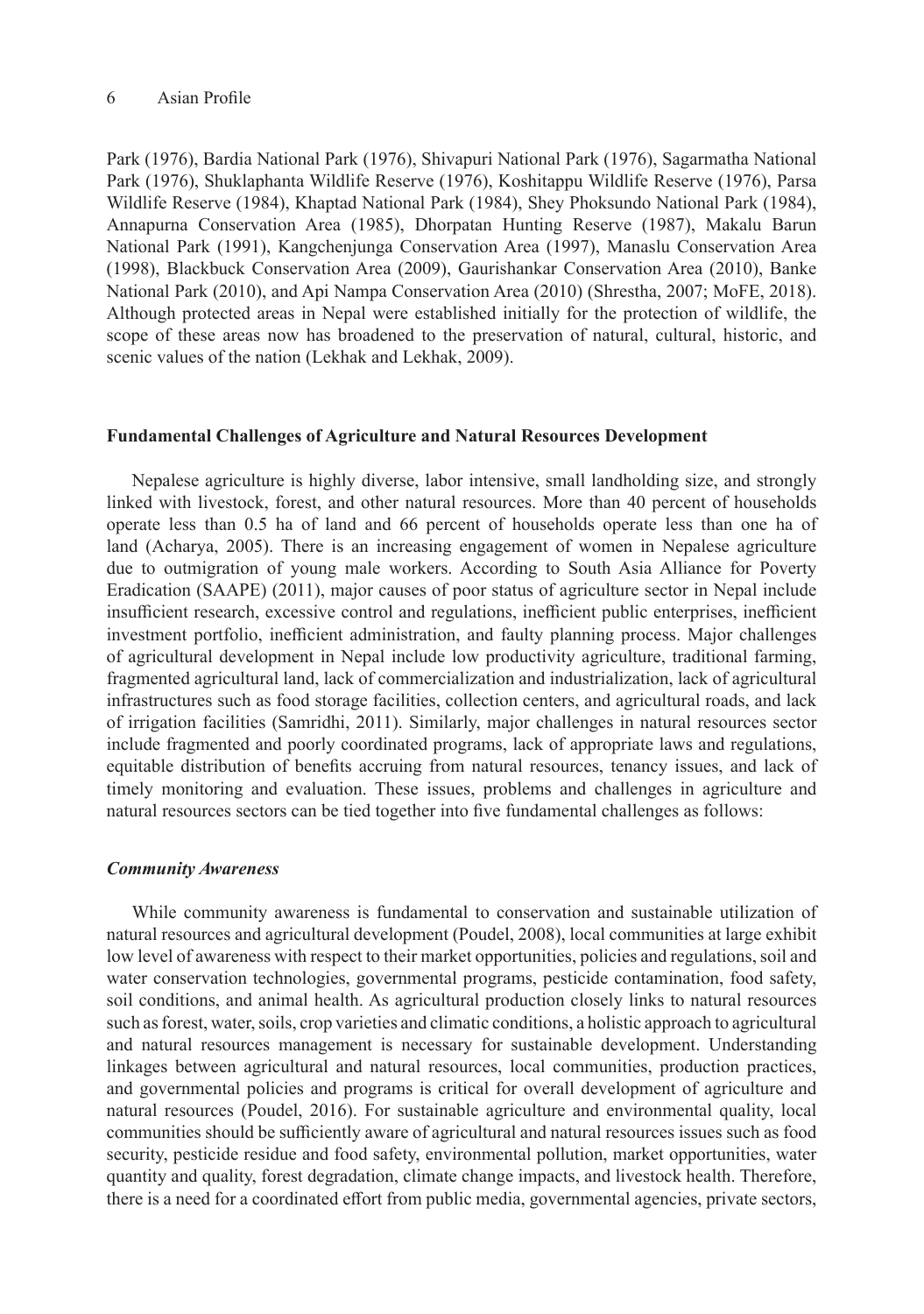academia, business communities, industries, and other stakeholders for community awareness on agricultural and natural resources development and management.

#### *Sustainable Management of Agricultural and Natural Resources*

Sustainable management of land, irrigation water, crop varieties, animal breeds, wildlife, medicinal and aromatic plants, mineral and mines, and natural beauty of Nepal for food, energy, tourism, employment, and industrial growth is another fundamental challenge (Shrestha, 2007; Poudel, 2011). A thorough assessment of agricultural and natural resources in relation to their status, problems, and opportunities for their best development and utilization is necessary for sustainable development (Poudel, 2008). In Nepal, large tracks of agricultural lands are left barren mainly due to labor shortage and lack of market opportunities. Even fully irrigated lands are being underutilized, producing just one crop in a year. Similarly, national parks and conservation areas are underutilized because of poor infrastructure coupled with lack of appropriate programs and strategies. Drying springs is an increasing and widespread environmental and hydrological problem (Poudel and Duex, 2017). Surface water pollution due to sediments, pathogens, nutrients, and other substances is affecting public health and freshwater supply. For sustainable agricultural and natural resources development, it is critical to identify, develop and implement appropriate sustainable technologies and practices for crop production, livestock management, irrigation water management, soil management, forest management, park management and other activities across the nation.

#### *Capacity-building*

Capacity-building at national, regional, and local level is another fundamental challenge in agricultural and natural resources development and management. According to Poudel (2012), capacity-building is a process which involves identification of problems, analyzing the problems, developing collaborative projects, project implementation, monitoring and evaluation of the projects, and reporting. Science-based agricultural and natural resources development and management strategies and practices are necessary for higher agricultural productivity, economic growth, and natural resources sustainability. Capacity needs to be built-up for basic, applied, and integrative research. Capacity-building for climate change adaptation, agro-industrialization, tourism, and environmental/ecological restoration is urgently needed because of heavy climate change impacts, poverty, and the degradation of environmental quality across the nation. As NARC has evaluated and developed a large number of agricultural technologies and practices over the past 26 years, there is a great opportunity for off the shelf technology transfer and capacitybuilding for agricultural and natural resources development and management in Nepal.

## *Policies, Institutions, Trade and Governance*

Another fundamental challenge for sustainable agricultural and natural resources development is the formulation and successful implementation of appropriate policies, programs, and strategies (Poudel, 2009). Agricultural and natural resources management policies and strategies should be developed based on availability of local resources, competitive advantages, grassroots participation, self-reliant economic development, and fast paced socio-economic transformation. Agriculture and forestry sectors promise high for green economy in the country. The practices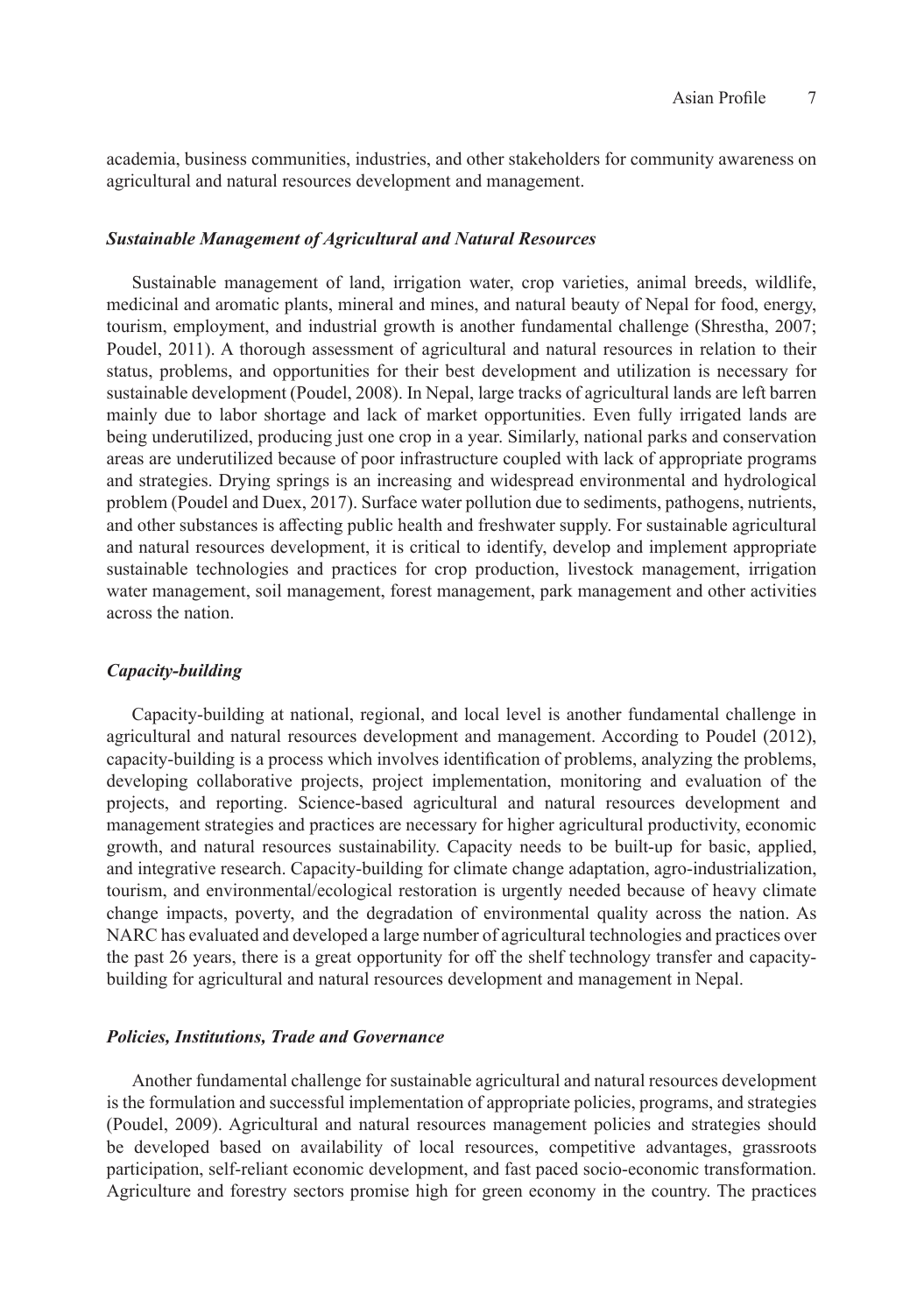that lead to green economy can be cited as organic agriculture, biofuels, forest-based livelihoods, bio-gas, micro-hydro, and sustainable harvesting of forest products (Karki, 2013). Sustainable harvesting, processing, and marketing of medicinal and aromatic plants include another important practice leading to green economy in Nepal. The Constitution of Nepal 2015 has devolved power from central government to provincial and local governments. Federalized administrative and governance structure remains a challenge for agricultural and natural resources development and management (Poudel, 2016; Poudel, 2018). Both the horizontal and vertical integration of agricultural and natural resources policies and guidelines, laws and regulations, and management strategies at the national, provincial and local level is critical for successful planning and development of agricultural and natural resources.

# *Sustainable Community Development*

Making direct and visible impact to sustainable community development is another fundamental challenge of agricultural and natural resources developmental initiatives. Sustainable community development requires implementation of integrated developmental initiatives targeting specific community ensuring income and employment generation, access to education and health services, peace and security, food security, environmental quality, free from poverty and malnutrition, and community resiliency (Poudel, 2016). Thus, agriculture and natural resources development policies and programs must lead to overall development of local communities. Every quarter of the society, including disadvantaged population, must directly benefit from agricultural and natural resources development. Agricultural and natural resources initiatives must promote selfreliant development.

## **Drivers of Agricultural Development**

Smallholder mixed-farming system, which is the backbone of Nepalese agriculture, evolved from thousands of years of cultivation of hill slopes, valleys, and flat lands in a small scale by individual families primarily to meet their household needs of food supply (Poudel, 2015). Smallholder family farms are the soul and pride of rural communities in Nepal. A family farm in smallholder mixed-farming system produces almost everything needed for a family such as cereals, fruits and vegetables, medicinal and aromatic plants, spice crops, ornamental plants, fodder trees, religious plants and their products, livestock, poultry, and other farm products. The key drivers of Nepalese agricultural development are presented in Figure 1.

#### *Driver 1. Sustainable Commercialization of Smallholder Mixed-farming System*

The smallholder mixed-farming system presents unique opportunities for commercialization. Some of the approaches to commercialize smallholder mixed-farming system include contract farming, integration of new crops, value chain approach, specialized crop production zones, off-season crop production, agricultural cooperatives, and the development of rural agricultural industries. Smallholder mixed-farming system offers a great opportunity for intensified crop rotation, maximum utilization of land, water, forest, crop types, animal resources, and engagement of agricultural labor year-round. Organic production is still a predominant agricultural practice in smallholder mixed-farming system. According to Poudel and Wildman (2001), nutritional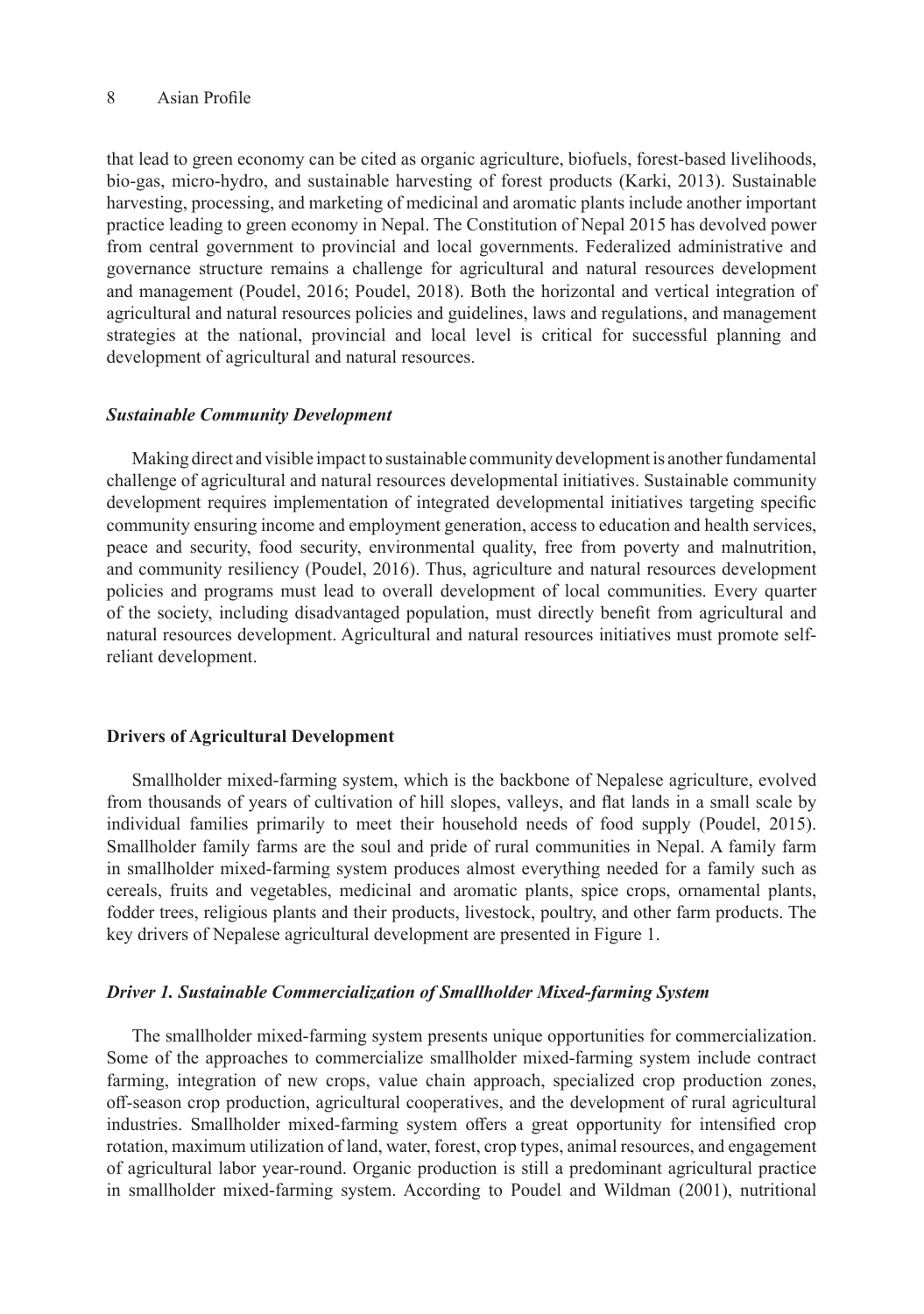composition of foods relate to soil characteristics and farming systems, and an improvement of soil physical, chemical and biological properties through organic farming system leads to the production of nutrition rich foods and thereby improve human health. Organic farming results on healthy soils and increases soil and water conservation. Diversified agro-ecoregions of Nepal present unique and favorable crop growing conditions throughout the year and, thus, allow the production of organic fruits and vegetables and other crops in a competitive basis in the country (Poudel, 2008). Home gardens, which are utilized for the production of organic fruits, vegetables, condiments, and spices for family consumption, need further development. Specialized agriculture such as fruit orchards, vegetable production, agronomic crops such as jute, cotton and sugarcane production; tea gardens, coffee, cardamom, ginger, and rubber production are some of the examples of commercialized smallholder mixed-farming production in Nepal. Agricultural productivity of these production systems can be increased through the implementation of appropriate agronomic practices, irrigation management, climate change adaptation, nutrient management, integrated pest management, soil and water conservation, improved crop varieties, information technology, and the use of agricultural biotechnology (Raman, 2006).



**Figure 1. Five Drivers of Agricultural Development in Nepal**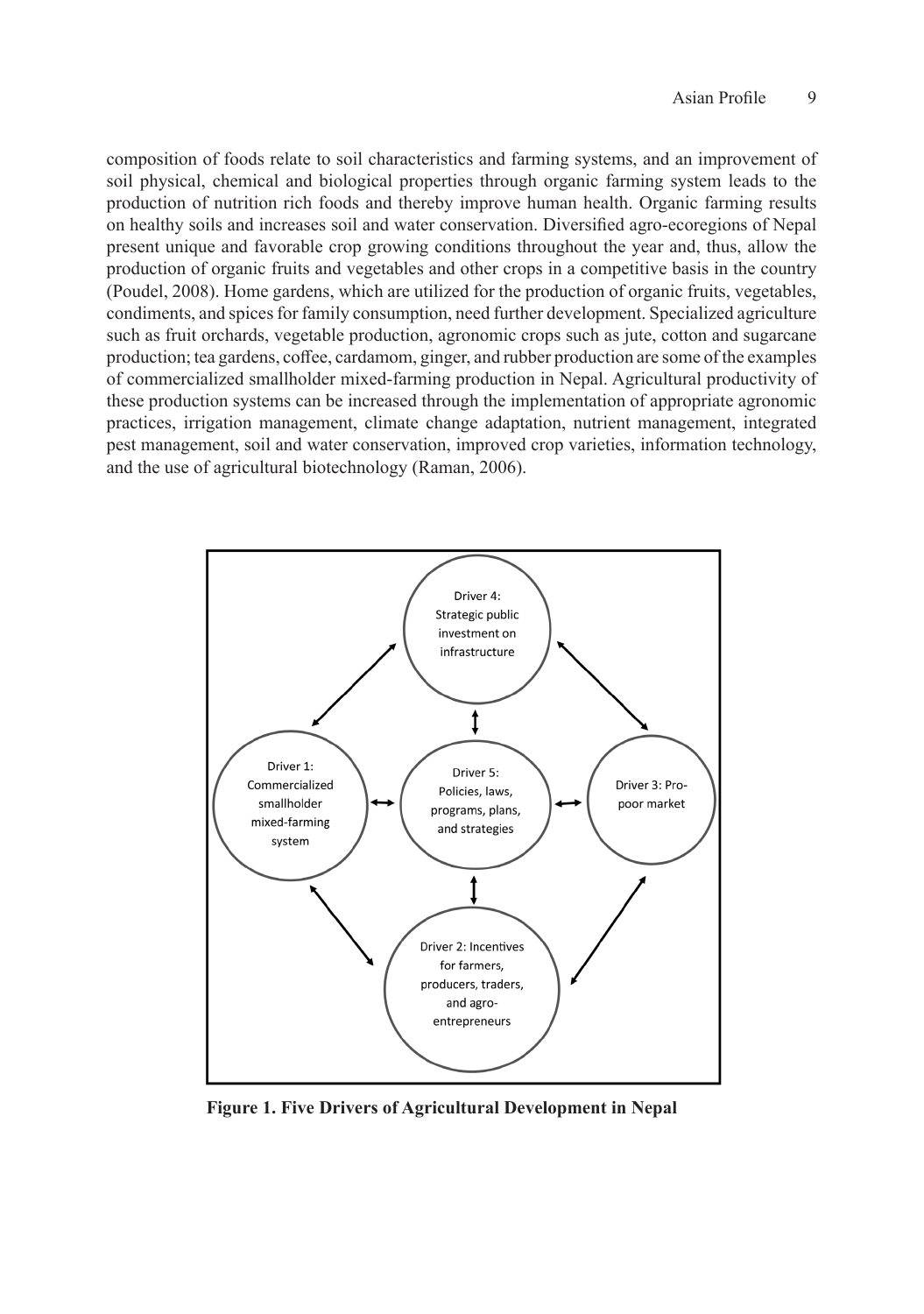# *Driver 2. Incentivized Individual Farmer, Trader, Supplier, and Agro-entrepreneur*

Appropriate incentives for individual farmers, traders, suppliers, retailers, and other agents engaged in agricultural production, marketing and distribution is necessary for agricultural development. Premium prices or price guarantee on organic products will promote organic agriculture. Incentive mechanism such as Payment for Ecosystems Services (PES) support stakeholders who implement green economy practices such as soil and water conservation, reforestation, and organic farming in upstream areas to improve water quality and ecological integrity downstream (Karki, 2013; Prajapati and Joshi, 2014). Financial rewards can be given to farmers planting green manure crops in their farms. Similarly, economic incentives, transfer payments, and financial rewards can be made available for farmers who implement various farm management practices such as livestock shed improvement, landslide control, riverbank protection, gully erosion control, agroforestry intervention, and other similar measures. Governmental support for crop and livestock insurance is another way of incentivizing producers. Incentivized agro-tourism is another way of strengthening rural agriculture. Agri-tourism incentives may include governmental support for the improvement of farm roads, establishing viewing towers, establishing playgrounds, water supply, construction of welcome centers, providing tourist guides, and many other facilities. Tax relief and financial assistance can be provided to traders for selling green technologies and products such as bio-pesticides, bio-fertilizers, food storage bags, etc. Interest-free or reduced interest loans may serve as additional incentives for agricultural traders, suppliers and other stakeholders.

## *Driver 3. Pro-poor Market*

According to Dahal et al. (2000), accurate market information, appropriate enforceable rules and regulations, and extensive networks for social interactions are necessary for a good market. They further stated that the government has a key role to play in order to develop a market by providing necessary physical infrastructure and institutions that support private sector and market dynamics. Accelerated growth on agribusiness (agro-processing, post-harvest operation, and marketing) was identified as one of the priority outputs of APP for agricultural development in Nepal (NPC, 1995). Market measures and structures such as value chain approach, contract farming, cooperatives, development of auction barns and slaughter houses, farmer's markets, price guarantees, premium prices, collection centers, and storage facilities help developing pro-poor markets. Relationships between producers, middlemen, processors, retailers, and exporters should be strengthened. The process of organic certification, quality check and quality assurance should be facilitated and simplified. Credit, loans, and other financial assistance should be easily available to the producers and landowners. Agricultural inputs supply mechanism should be robust.

## *Driver 4. Strategic Public Investment on Infrastructure*

The Government of Nepal should strategically invest on transportation, agricultural roads, natural resources conservation, communication, irrigation, power supply, education and outreach. Lack of roads or poor road conditions, unreliable power supply or lack of power supply, and insufficient research on agricultural development were recognized by APP as major bottlenecks for agro-industrial development in Nepal (NPC, 1995). Consequently, the APP emphasized roads and power supply among the major priority inputs including irrigation, fertilizer, and improved agricultural production technologies. Along with attracting private investment, the Government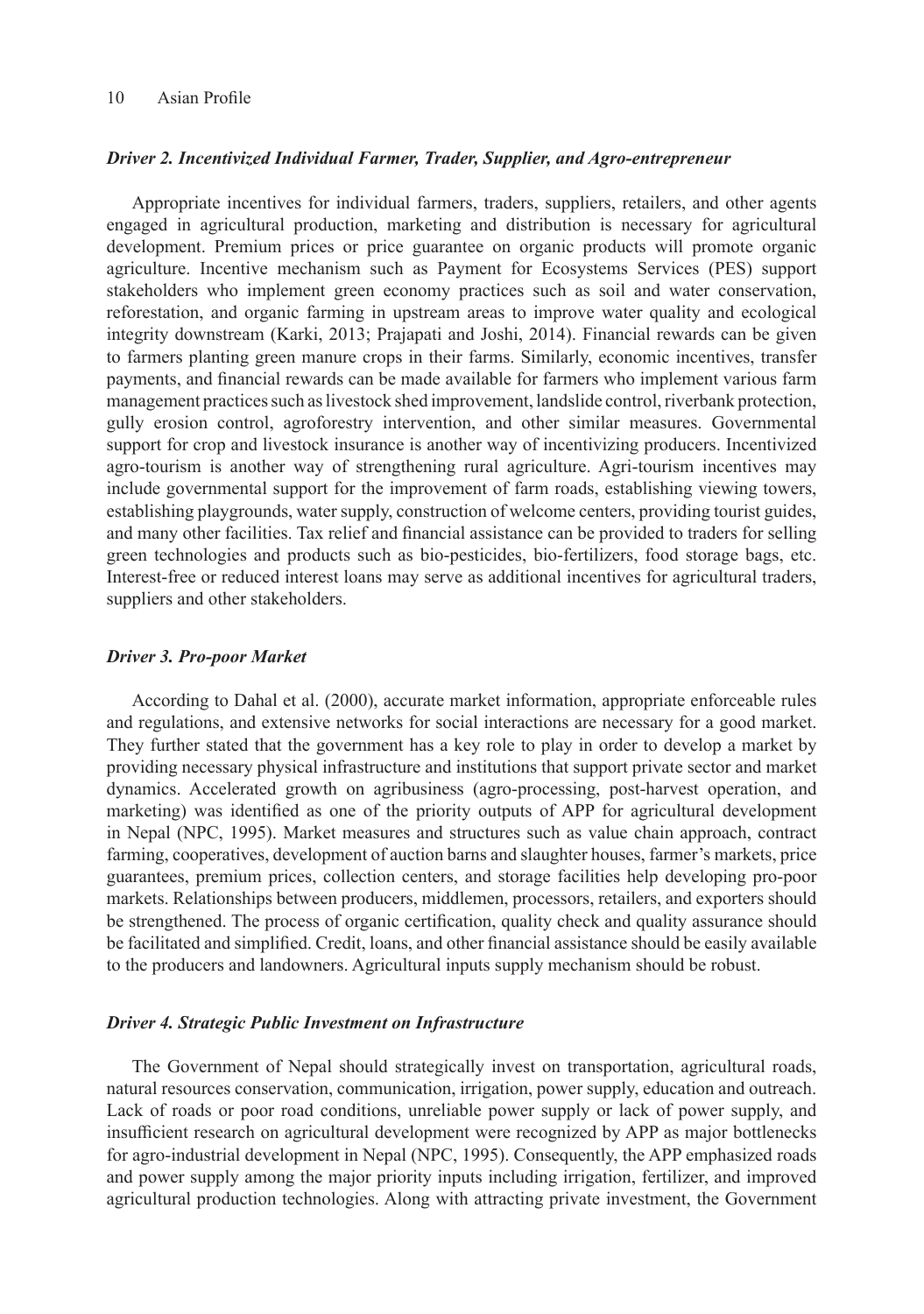of Nepal should encourage public-private partnerships for agro-industrial as well as agroinfrastructural development.

#### *Driver 5. Comprehensive Policies and Programs, Rules and Regulations, and Trade Agreements*

Policies and programs, rules and regulation, and trade and agreements play crucial role in agricultural development by promoting agricultural production, processing, and exports. Agricultural policies and programs should be developed considering competitive advantage, inclusiveness, and available local resources for agricultural development. Due to the federalization of the governance and administrative structure, it is necessary to review existing agricultural policies and design appropriate ones to fit into new administrative and governance structure without any delay. Nepal's agricultural development process so far has largely a top-down, which needs to be changed into a bottom-up approach for accelerated agricultural growth. Current policies such as crop and livestock insurance, specialized crop production zones, agricultural modernization initiatives, etc., should be well coordinated horizontally and vertically for their successful implementation. Land banks, land rehabilitation programs, lease companies, and other innovative approaches may be necessary for expedited agricultural development. International trade agreements and treaties need periodic reviews, revisions, and update. Some of the existing international trade agreements include the Bay of Bengal Initiative for Multi-Sectoral Technical and Economic Cooperation (BIMSTEC), the South Asian Free Trade Area (SAFTA), and the World Trade Organization (WTO).

## **Asta-Ja Framework**

About a decade ago, Poudel (2008) published a groundbreaking framework of Asta-Ja meaning eight *Ja* in Nepali letter, *Jal* (water), *Jamin* (land), *Jungle* (forest), *Jadibuti* (medicinal and aromatic plants), *Janshakti* (manpower), *Janawar* (animal), *Jarajuri* (crop plants) and *Jalabayu* (climate) as fundamental resources for nation's economic development and socio-economic transformation in Nepal (Poudel, 2008). This publication was followed by a series of other publications on Asta-Ja Framework, which include, policy framework (Poudel, 2009), strategic framework (Poudel, 2011), and capacity building framework (Poudel, 2012). Other subsequent groundbreaking publications on this framework include management of Asta-Ja system (Poudel, 2016) and the focus of Asta-Ja on national planning and development (Poudel, 2018). Asta-Ja Framework suggests full consideration of all eight elements while utilizing Asta-Ja resources for economic development. In order to enhance sustainability and profitability of agriculture, it is critical to conserve and develop natural resources such as land, forests, and water and utilize climatic conditions appropriately in a comprehensive way. Agricultural productivity of smallholder mixed-farming system in Nepal closely relates to soil quality, water availability, forest resources, climatic conditions, improved crop varieties and animal breeds, and management practices (Poudel, 2015). The eight principles of Asta-Ja Framework: community awareness; capacity-building; policy decision making; comprehensive assessment; interrelationships and linkages; sustainable technology and practices; institutions, trade and governance; and sustainable socio-economic transformation and community development (Poudel, 2016) provide practical guidelines for design and successful implementation of policies and programs relating to Asta-Ja resources.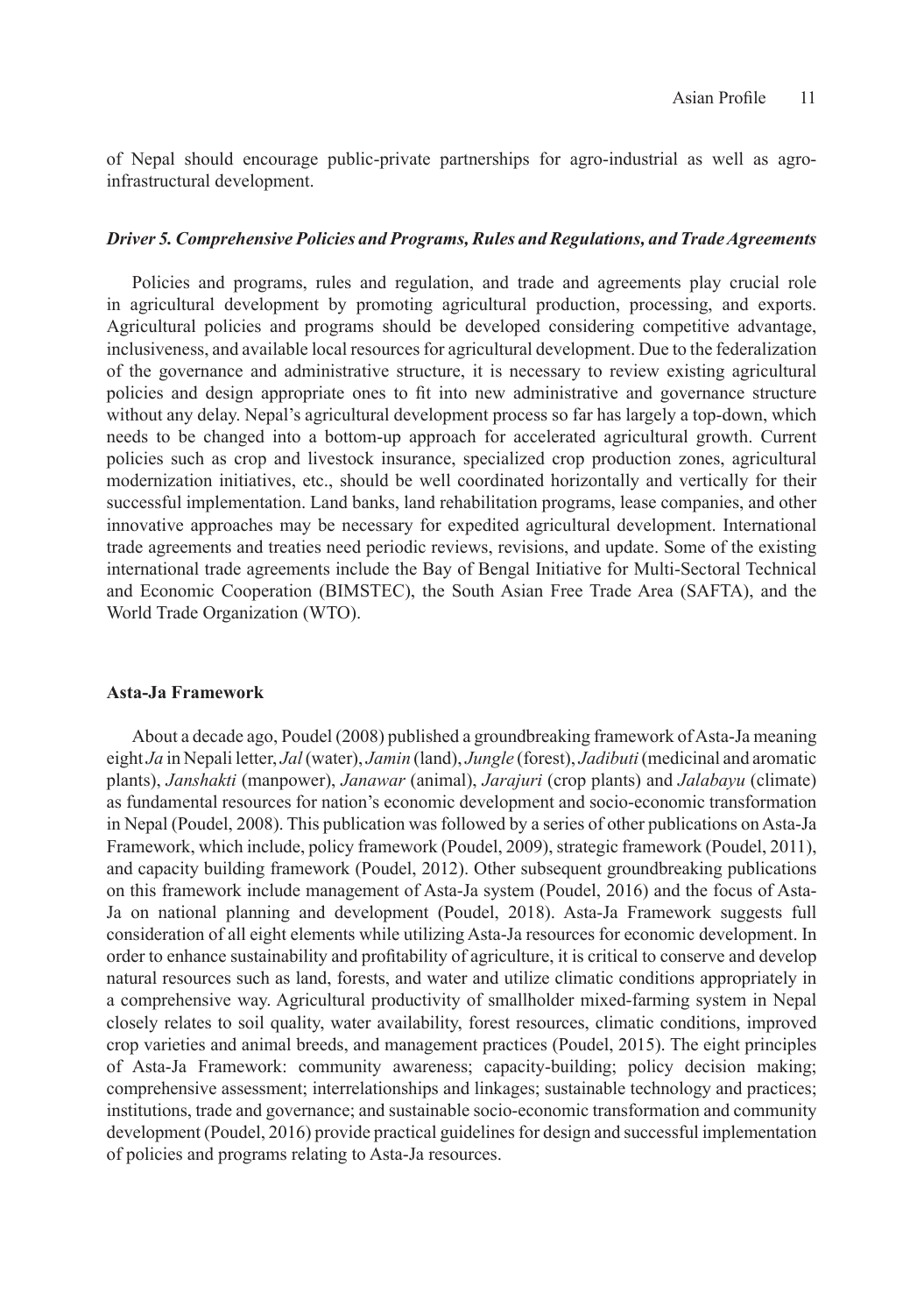#### **Knowledge Transfer and Nepalese Diaspora**

Knowledge transfer is a fundamental process of development (Paulin and Suneson, 2012). While there exists a large pool of knowledge in developed countries, developing nations are struggling for necessary knowledge required for their economic growth, environmental quality, education, law and order, and socio-economic transformation. While knowledge transfer is regarded as one of the most important processes for economic growth of developing countries, successful knowledge transfer is a quite challenging task. According to Cummings (2003), at least five factors affect successful knowledge transfer: the source's knowledge sharing capability, the broader environment of knowledge sharing, recipient's learning conditions, the relationship between the source and the recipient, and the form and location of knowledge. In addition, the fitness of the knowledge that is being transferred, level of capacity-building of source and recipient organizations through training for knowledge transfer, identification of barriers of knowledge transfer, and having correct understanding of social and technical systems of recipient (Newell, 2005; Paulin and Suneson, 2012; Ekore, 2014) include additional factors for successful knowledge transfer.

In the past 10 years, more than 3.5 million workers received permits from the Government of Nepal for foreign works in more than 150 countries (Dhungana, 2018; *The Himalayan Times*, 2018). Major destination countries for foreign works include Malaysia, Saudi Arabia, Qatar, United Arab Emirates, Kuwait, and South Korea. Nepal received \$6.6 billion (31.3 percent of Nepal's GDP) in remittances in the FY 2016/17 and ranked the fourth largest country in relation to the contribution of remittances in 2016 followed by Krygyzstan and Tajikistan (Nepal Sansar, 2018). The biggest sources of remittances to Nepal in 2016 were Qatar, Saudi Arabia, India and the United Arab Emirates. However, problems related to worker's safety due to harassing job environments in foreign countries along with adverse socio-economic conditions at home are very serious. Similarly, a total of 146,870 no objection letters permitting students to go abroad, mainly Australia, Germany, USA, Ireland, Canada, and New Zealand, for higher studies, were issued from FY 2010/11 to December 2016, (Aryal, 2017; Nandi, 2018). The large number of migrant workers together with an increasingly high number of Nepalese students bound for foreign countries every year constitute a relatively robust, widespread, and large Nepalese diaspora around the globe.

Nepalese diaspora especially in western countries including Australia, New Zealand, and Japan have been quite successful in getting higher education, acquiring access to new technology and skills, and getting experience in business management. Thus, there exists a huge pool of global knowledge, skills, and technology with Nepalese diaspora, which can be utilized for the development of Nepal through their effective transfers and management. For this, it is important to understand the form and location of knowledge, capability of diaspora for knowledge transfer, knowledge transfer mechanism and successful implementation of knowledge in Nepal. Nepalese diaspora can contribute to knowledge, skills, and technology transfer in the following five thematic areas:

#### *Planning and Design, Implementation, and Monitoring and Evaluation*

Nepalese diaspora come from different corners of Nepal and their collective wisdom, experiences, and knowledge of their home environments becomes an invaluable asset for effective planning and design of agricultural and natural resources programs in Nepal. Experience gained by Nepalese diaspora in foreign agricultural and natural resources policies and programs and laws and regulations is another valuable asset, which can be utilized in planning and design, implementation, and monitoring and evaluation of projects in Nepal. If effectively transferred, the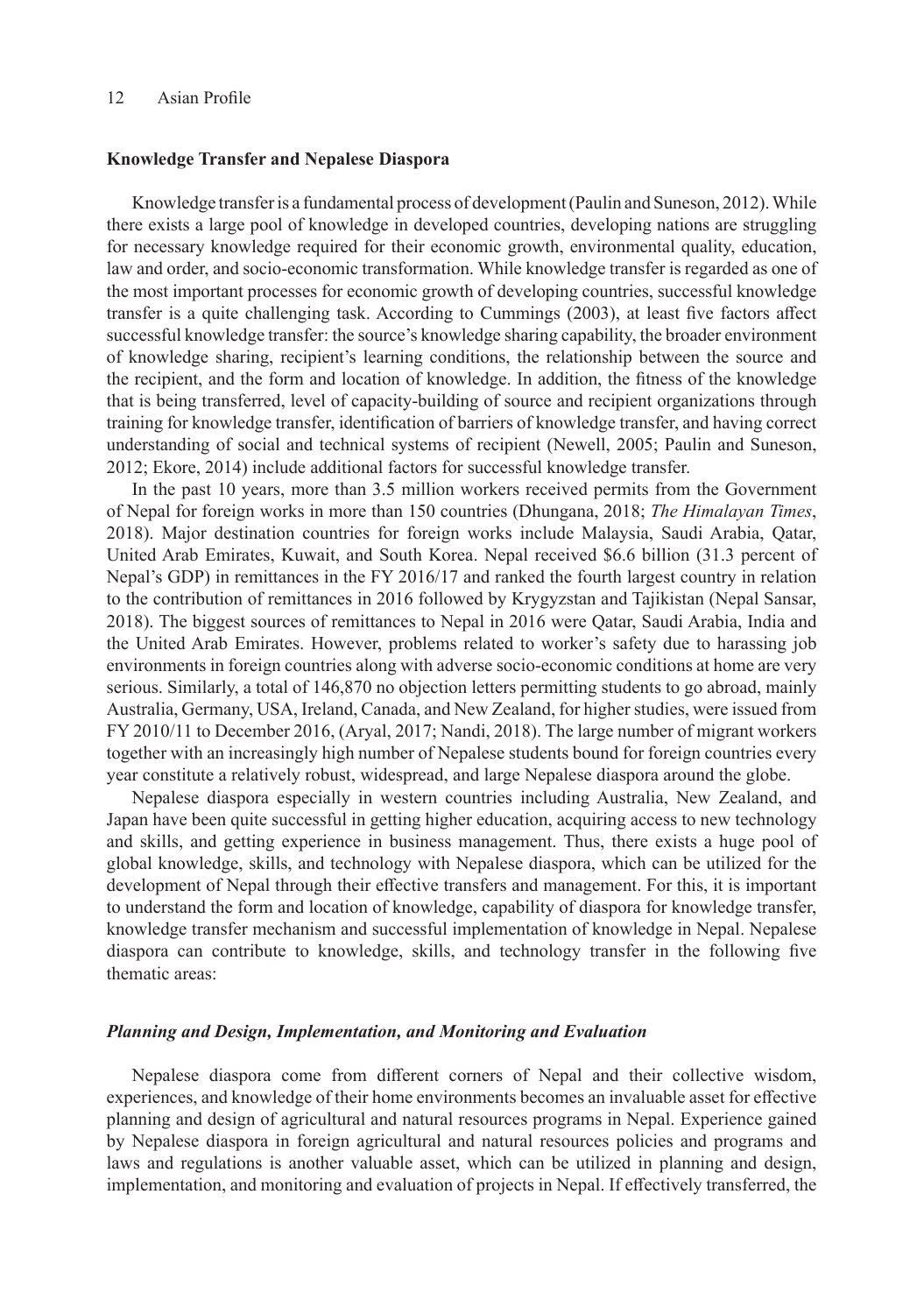first-hand experience gained by Nepalese diaspora on agricultural development, industrialization, natural resources, environmental management, education, public health, and research and development in diverse settings around the globe will be very useful for nation-building.

## *Capacity-building*

Nepalese diaspora can contribute to capacity-building at national, regional and local level for agricultural production and natural resources development by transferring knowledge and skills and through private investment. Nepalese diaspora can work closely with governmental agencies, private businesses, local communities, academic institutions, and other stakeholders for design and implementation of knowledge transfer and capacity-building in agriculture, natural resources and other sectors. Nepalese diaspora can contribute to training and skills development of local stakeholders in various fields including computer modeling, evaluation of production technologies and practices, data collection and analysis, program monitoring and evaluation, and scientific writing, which is necessary for sustainable agricultural and natural resource development and management.

## *Private Investment*

Nepalese diaspora can contribute to agricultural and natural resources development in Nepal through private investment. They can invest on a wide spectrum of agro-industries, banking, education, health services, water harnessing, irrigation, eco-tourism, agri-tourism, laboratory facilities, and local business. One of the challenges of Nepal's development include the need for huge investment in processing and value addition (Karki, 2013). Nepalese diaspora keep high potential for small, medium, or even large investment. Of course, appropriate policies, rules, and regulations and possibly some incentives should be in place in order to attract private investments from Nepalese diaspora.

## *Sustainable Community Development*

Nepalese diaspora can assist sustainable community development at the local level by launching various programs including home gardening, nutrition and health, education, drinking water supply, environmental quality, wildlife and habitat conservation, community orchards, and program design and implementation. Nepalese diaspora can also effectively serve local communities by building community centers, agricultural produce collection centers, and running local markets. Agri-tourism presents another possibility for engaging Nepalese diaspora directly on community development. The diaspora can help raising community awareness in relation to several agricultural and natural resources issues, including food safety, food storage, agricultural technologies, forest conservation, natural resources development, wildlife protection, environmental quality, and climate change adaptation.

## *Trade and Tourism Promotion*

Nepalese diaspora spread all over the world can play a crucial role in the promotion of trade and tourism in Nepal. The diaspora can simultaneously promote markets for Nepalese products in foreign countries and tourism in Nepal through various activities including cultural shows,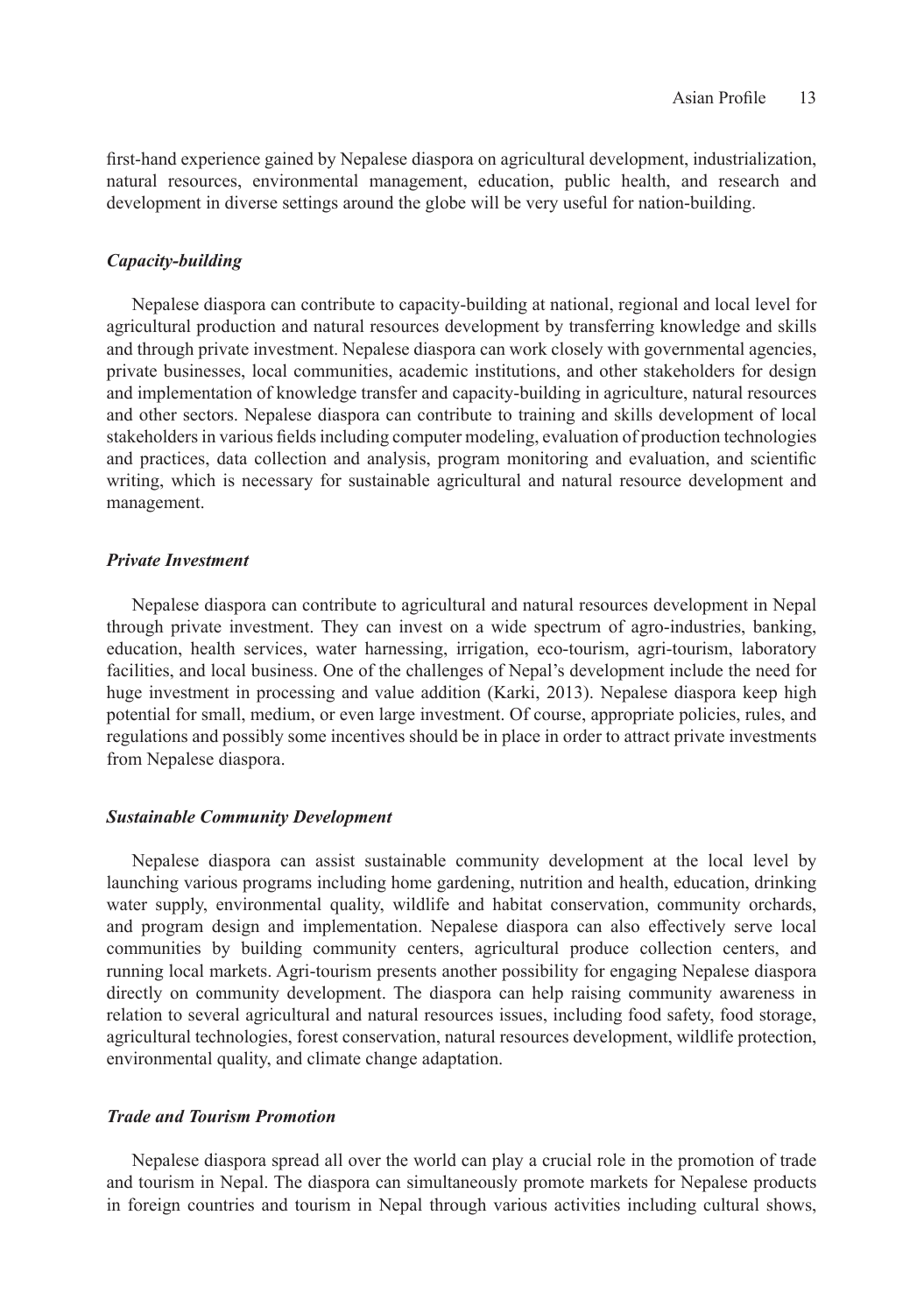documentary and film festivals, Nepal Day events, exhibitions, and radio and TV networks. Nepalese diaspora can contribute to national planning and development for tourism and trade in Nepal.

Although Nepalese diaspora keep a huge potential for knowledge transfer, the success of knowledge transfer depends largely on the capacity of diaspora, demand from Nepal, and the presence of appropriate mechanism for knowledge transfer. Figure 2 shows that only a small amount of knowledge could be transferred even if there exists a large pool of knowledge among Nepalese diaspora and the Government of Nepal is also willing for knowledge transfer. The transfer of the skills and knowledge occurs only at the domain where three spheres of knowledge transfer intersect. According to Gordon (2003), knowledge transfer occurs at the suboptimal level due to several reasons, and they include, underutilization of the expertise of the innovators, reactive rather than proactive efforts on knowledge transfer, unavailability of technical assistance in the process, very limited strategies for the utilization of transferred knowledge, insufficient efforts for identification or correction of barriers to knowledge transfer, and lack of facilitations for knowledge transfer.



**Figure 2. Venn Diagram of Knowledge, Technology, and Skills Transfer from Nepalese Diaspora**

# **Conclusions**

Smallholder mixed-farming system serves as the "nucleus" for agricultural development in Nepal. Five key drivers of Nepalese agricultural development are: 1) Commercialization of smallholder mixed-farming system; 2) Incentives for individual farmers, traders, buyers, and agro-entrepreneurs; 3) Pro-poor markets; 4) Strategic infrastructural development; and 5) Formulation of appropriate policies, programs, regulations, laws, and trade agreements. Commercialization of smallholder mixed-farming system can be done through many different ways including integration of new crops, organic agriculture, contract farming, value chain approach, specialized crop production zones, off-season crop production, agricultural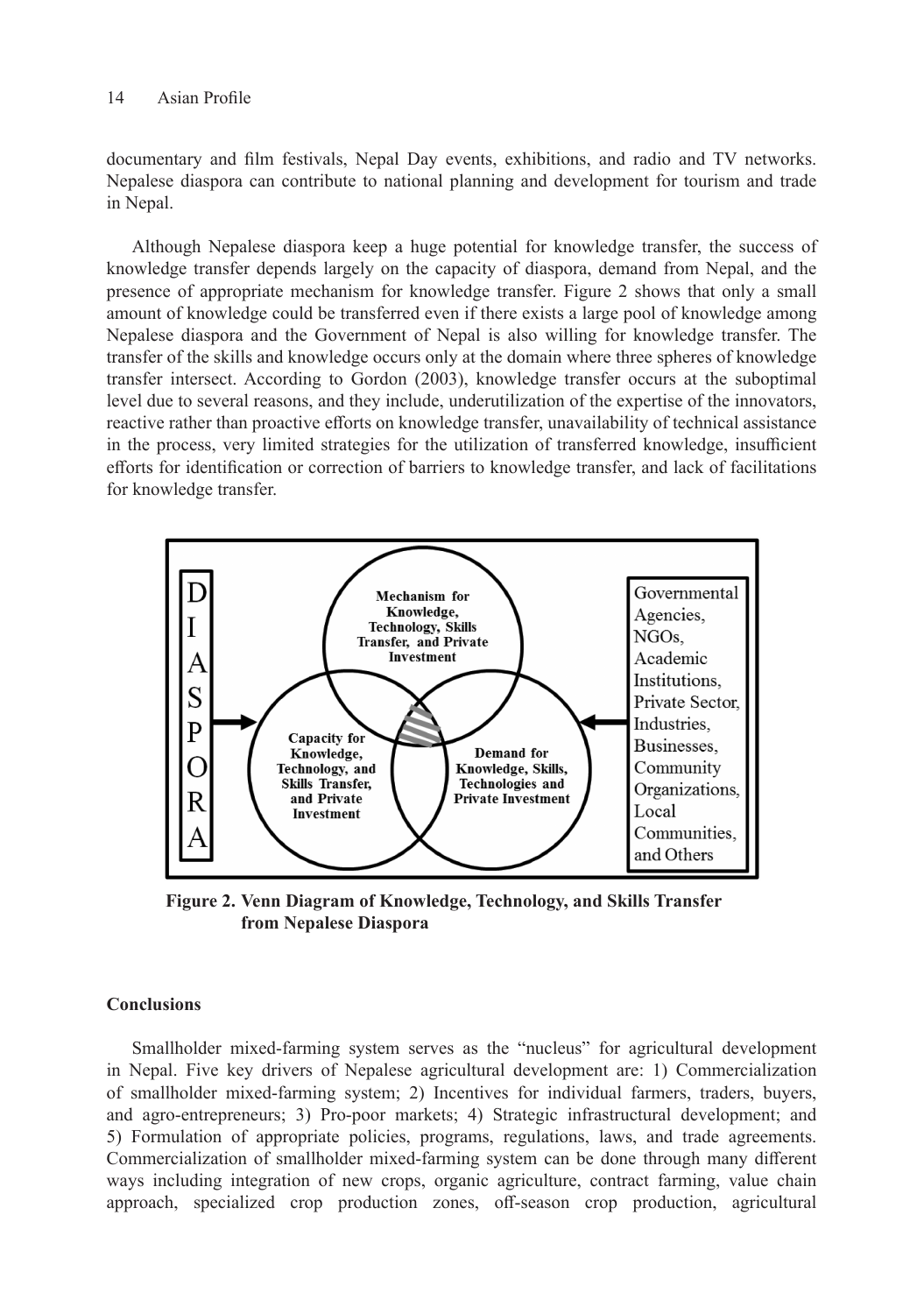cooperatives, and the development of rural agricultural industries. To motivate producers and other stakeholders in agricultural production, it is important to incentivize individual producers, sellers, traders, buyers, agro-entrepreneurs and other stakeholders in agricultural activities such as production, processing, marketing, and export. Individual decision-making by producers and other stakeholders in agricultural activities is critical for agricultural transformation. Similarly, market mechanisms should favor the poor and disadvantage population. Public investment on agricultural development should focus largely on irrigation projects, agricultural roads; education, research and extension, and projects in which investments from private sector are unlikely. Timely formulation of appropriate policies and plans, rules and regulations, and signing and revising agricultural trade and treaties is necessary for overall fast-paced development of agriculture and natural resources. Emphasis should be given on the design and implementation of innovative programs such as land markets, land banks, land rehabilitation, agricultural modernization, and, as a starting point, declaration of the mid-hills and high mountains as organic agricultural regions. Nepalese diaspora possess a large pool of knowledge on agricultural and natural resources. Knowledge transfer from Nepalese diaspora can effectively occur in the areas of planning and design, capacity-building, private investment, sustainable community development, and trade and tourism. For successful knowledge transfer, it is imperative to locate available knowledge source first, and, then, develop appropriate mechanism for knowledge transfer considering the demand from the Government of Nepal and other stakeholders for knowledge transfer. Institutional strengthening at the national, regional, and local level is necessary for providing services to farmers, traders, agro-entrepreneurs, and other stakeholders. Agriculture Development Strategy (ADS) 2015-2035 presents valuable framework for agricultural development. However, due to several implementation challenges including the federalization of governance and administrative structure, an immediate revision of ADS to develop a comprehensive Agricultural and Natural Resources Development and Management Strategy (ANRDMS) is suggested.

## **References**

- Acharya, Meena, 2005. "Globalization Process and the Nepalese Economy: Its Impact on Employment and Income," in Madan K. Dahal (ed.), *Impact of globalization in Nepal*, pp. 26-47, Nepal Foundation for Advanced Studies (NEFAS), Friedrich-Ebert-Stiftung (FES), Sagarmatha Press, Kathmandu, Nepal.
- Aryal, Bishnu P., 2017. "No Records of Students Returning from Abroad." Available at: <https://myrepublica. nagariknetwork.com/news/13619/>. Accessed on July 14, 2018.
- Basnet, Khadga, 1999. "Book Review," *CNAS Journal*, Vol. 26, No. 2, pp. 323-326. Available at: <http://himalaya. socanth.cam.ac.uk/collections/journals/contributions/pdf/CNAS\_26\_02\_review2.pdf>. Accessed on August 1, 2018.
- Cameron, John, 2009. "The Agriculture Perspective Plan: The Need for Debate," *Himalaya, the Journal of the Association for Nepal and Himalayan Studies*, Vol. 18, No. 2, Article 8. Available at: <http://digitalcommons.macalester.edu/ himalaya/vol18/iss2/8>. Accessed on July 20, 2018.
- CBS (Central Bureau of Statistics), 2016. *2015 Statistical Year Book Nepal*, Government of Nepal, National Planning Commission Secretariat, Central Bureau of Statistics, Kathmandu, Nepal.
- Dahal, Madan K., Keshav P. Acharya, Dev R. Dahal, Krishna B. Bhattachan, and Mani K. Nepal, 2000. "Development Challenges for Nepal," Nepal Foundation for Advanced Studies (NEFAS), Embassy of Finland, Kathmandu, Nepal, Modern Printing Press, Kathmandu, Nepal.
- Devkota, Dinesh C. and Tara N. Bhattarai. 2012. "Impact of Climate Change on Development: Challenges and Opportunities," *Nepal Intellectual Council Journal*, 1(1), pp. 27-40.
- Dhungana, Smriti, 2018. "Stranded and Exploited: The Plight of Nepali Migrant Workers." Available at <https://www. sbs.com.au/yourlanguage/nepali/en/article/2018/06/28/stranded-and-exploited-plight-nepali-migrant-workers>. Accessed on July 14, 2018.
- Distancescalculator, 2018. "Distance from Kathmandu to Kolkata," <http://distancescalculator.com/ calculate?from=Kathmandu&to=Kolkata>. Accessed on July 12, 2018.
- Ekore, John O., 2014. "Impact of Key Organizational Factors on Knowledge Transfer Success in Multinational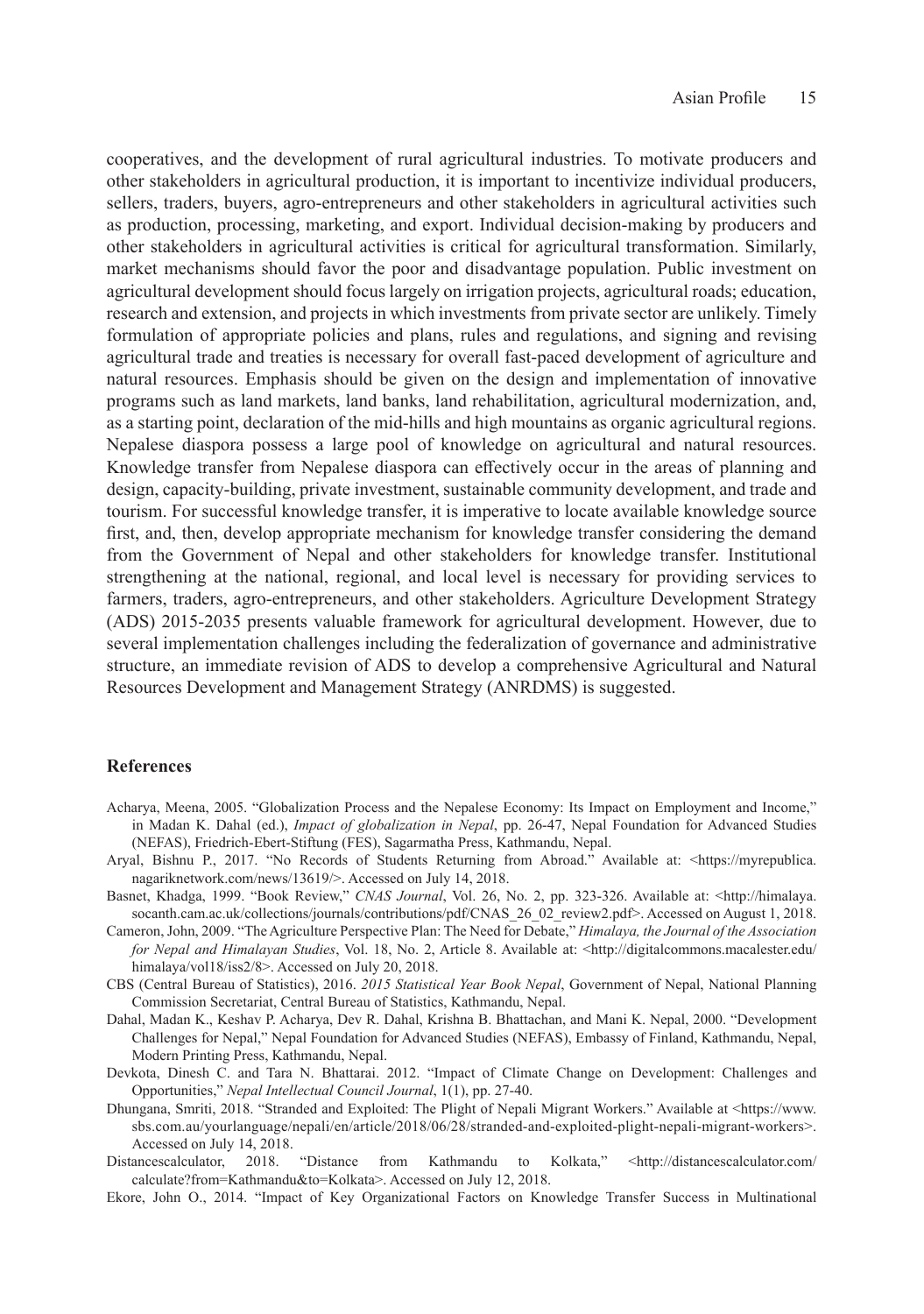Enterprises," *Management*, 19(2), pp. 3-18.

- Gordon, Paula D., 2003. "Knowledge Transfer: Improving the Process." Available at: <http://users.rcn.com/pgordon/ homeland/knowledge\_transfer.pdf>. Accessed on July 16, 2018.
- Gurung, Anup, Rahul Karki and Rajesh Bista. 2011. "Community-based Forest Management in Nepal: Opportunities and Challenges," *Resources and Environment*, 1(1), pp. 26-31.
- Karki, Madhav, 2013. "Green Economy for Sustainable Development in Nepal: Role of Forestry Sector," *The Initiation*, Vol. 5, pp. 96-109. Available at: <https://www.nepjol.info/index.php/INIT/article/view/10259>. Accessed on August 2, 2018.
- *Kathmandu Post*, 2017. "PM Agri Modernization Project to Boost Output," Post Report, Taplejung, Kathmandu Post. Available at <http://kathmandupost.ekantipur.com/news/2017-03-13/pm-agri-modernisation-project-to-boost-output. html>. Accessed on July 12, 2018.
- Lekhak, Hari D. and Binod Lekhak, 2009. *Natural Resource Conservation and Sustainable Development in Nepal*, Kshitiz Publication, Kirtipur, Kathmandu, Nepal.
- Ministry of Agricultural Development (MoAD), 2014. "Agricultural Development Strategy (ADS) 2015-2035," Government of Nepal, Ministry of Agricultural Development, Singhdurbar, Kathmandu, Nepal.
- —, 2016. "Zero Hunger Challenge National Action Plan (2016-2025)," Government of Nepal, Ministry of Agricultural Development, Singhdurbar, Kathmandu, Nepal. Available at <https://www.npc.gov.np/images/category/ZHC\_NAP\_ (2016\_-\_2025).pdf>. Accessed on July 12, 2018.
- —, 2017. "Project Document of Prime Minister Agriculture Modernization Project (PM-AMP)," Government of Nepal, Ministry of Agricultural Development, Singhdurbar, Kathmandu, Nepal.
- Ministry of Energy, Water Resources and Irrigation (MoEN), 2018. "Water Induced Disaster Management," Government of Nepal, Ministry of Energy, Water Resources and Irrigation, Singhdurbar, Kathmandu, Nepal. Available at <http:// dwidm.gov.np/>. Accessed on July 12, 2018.
- Ministry of Forests an Environment (MoFE), 2018. "Programs and Projects," Government of Nepal, Ministry of Forests and Environment, Singhdurbar, Kathmandu, Nepal. Available at <http://mfsc.gov.np/content.php?id=277>. Accessed on July 12, 2018.
- Nandi, Doodle, 2018. "Most Nepalese Students Choose These Countries for Their Higher Studies." Available at: <https:// www.hotcoursesabroad.com/india/find-your-course/how-to-choose-the-right-study-abroad-destinations/countriesthat-nepali-students-choose-to-study-abroad/>. Accessed on July 14, 2018.
- National Demographic Health Survey (NDHS), 2011. "Nepal Demographic and Health Survey 2011: Key Findings." Kathmandu, Nepal, and Calverton, Maryland, USA: Ministry of Health and Population, New ERA and ICF International.
- National Planning Commission (NPC), 2013. "National Sample Census of Agriculture Nepal 2011/12," Government of Nepal, National Planning Commission Secretariat, Central Bureau of Statistics, Kathmandu, Nepal.
- —, 1995. "Nepal Agriculture Perspective Plan 1995/96 2014/15," Government of Nepal, National Planning Commission Secretariat, Central Bureau of Statistics, Kathmandu, Nepal, Available at <http://lib.icimod.org/record/4168/files/ APROSC%20Nepalagricultureperspectiveplan630AGN.pdf>. Accessed on July 16, 2018.
- Nepal Sansar, 2018. "Nepal Tops 2016 Global Ranking for Remittances by GDP." Available at <https://www.nepalisansar. com/business/nepal-tops-global-ranking-remittances-gdp/>. Accessed on July 21, 2018.
- Newell, Sue, 2005. "Knowledge Transfer and Learning: Problems of Knowledge Transfer Associated with Trying to Short-Circuit the Learning Cycle," *Journal of Information Systems and Technology Management*, 2(3), pp. 275-290.
- Paudel, Naya S., Dil B. Khatri, Dil R. Khanal and Rahul Karki. 2013. "The Context of REDD+ in Nepal: Drivers, Agents and Institutions," Occasional Paper 81, CIFOR, Bogor, Indonesia. Available at <https://www.cifor.org/publications/ pdf\_files/OccPapers/OP-81.pdf>. Accessed on July 20, 2013.
- Paulin, Dan and Kaj Suneson, 2012. "Knowledge Transfer, Knowledge Sharing and Knowledge Barriers Three Blurry Terms in KM," *The Electronic Journal of Knowledge Management*, 10(1), pp. 81-91.
- Poudel, Durga D., 2004. "Failed Agricultural Initiatives," *The Kathmandu Post*, published on December 19, 2004.
- —, 2008. "Management of Eight 'Ja' for Economic Development of Nepal," *Journal of Comparative International Management*, 11(1), pp. 15-27.
- —, 2009. "The Asta-Ja Environmental and Natural Resources Policy Framework (Asta-Ja ENRPF) for Sustainable Development in Nepal," *Journal of Comparative International Management*, 12(2), pp. 49-71.
- —, 2011. "A Strategic Framework for Environmental and Sustainable Development in Nepal," *Int. J. Environment and Sustainable Development*, 10(1), pp. 48-61.
- —, 2012. "The Asta-Ja Management Capacity-Building Framework (Asta-Ja MCBF) for Sustainable Development in Nepal," *International Journal of Sustainable Development*, 15(4), pp. 334-352.
- —, 2015. "Factors Associated with Farm-Level Variation, and Farmer's Perception and Climate Change Adaptation in Smallholder Mixed-Farming Livestock Production System in Nepal," *Int. J. Environment and Sustainable Development*, Vol. 14, No. 3, pp. 231-257.

—, 2016. "Management of Asta-Ja System," *Journal of Comparative International Management*, 19(2), pp. 19-40.

Poudel, Durga D. and Robert E.C. Wildman, 2001. "Farming Systems and Nutritional Quality of Crops: A Brief Review,"